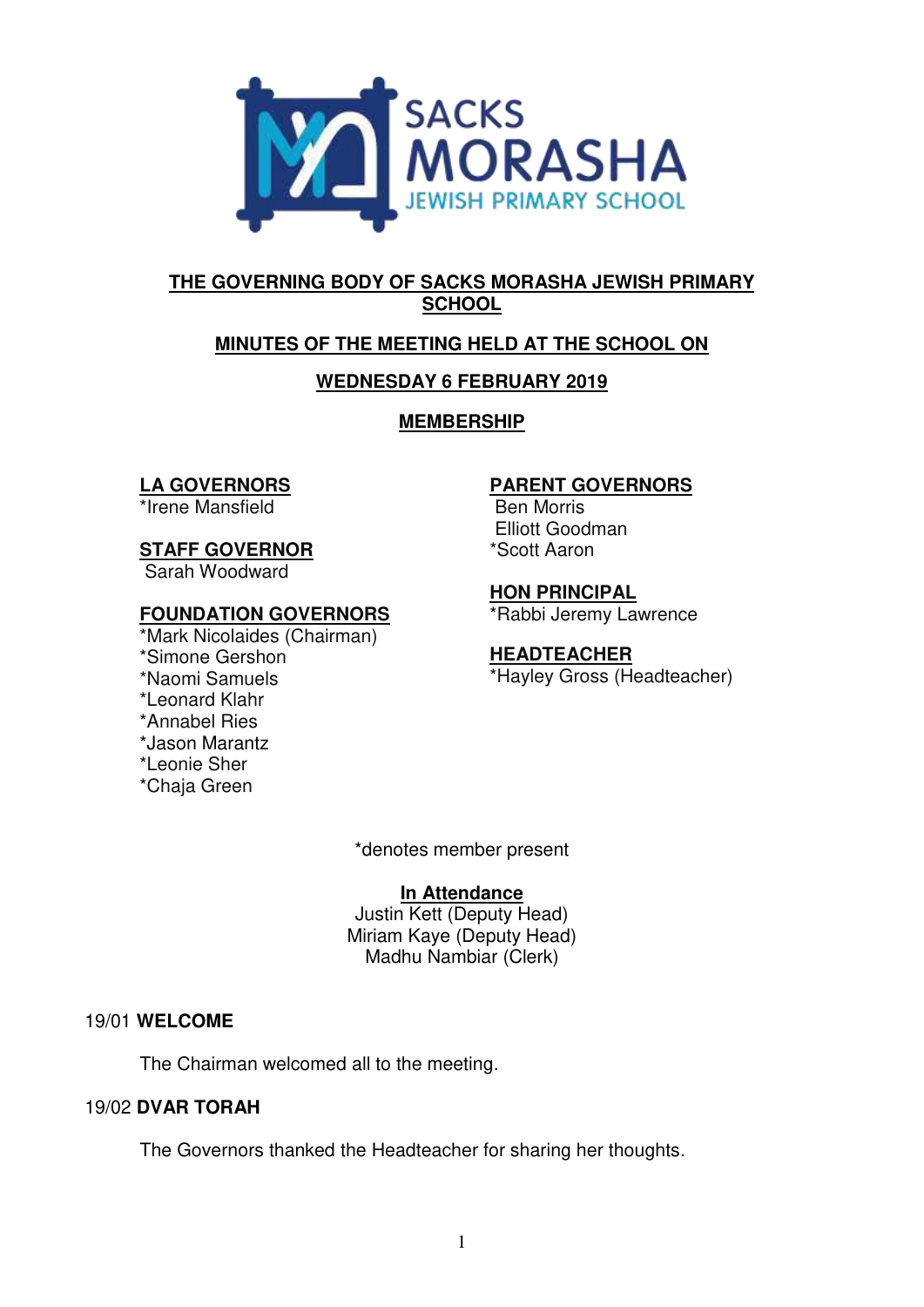#### 19/03 **ACCEPTANCE/NON-ACCEPTANCE OF APOLOGIES FOR ABSENCE**

Apologies for absence were received and accepted on behalf of Ben Morris Sarah Woodward.

## 19/04 **MINUTES OF THE GOVERNING BODY MEETING HELD ON 12 DECEMBER 2018**

It was noted that the apologies submitted by Jason Marantz had been omitted from the Minutes.

The minutes of the meeting held on 12 December 2018, copies of which had been circulated prior to the meeting, were **CONFIRMED**.

#### 19/05 **MATTERS ARISING**

There were no matters arising not covering in the meeting.

#### 19/06 **DECLARATION OF PECUNIARY INTEREST**

There were no pecuniary interests declared by Governors in the current agenda.

#### 19/07 **DEPUTY HEADTEACHER'S DATA REPORT**

 The December 2018 report was tabled and arising from the ensuing discussions:

- On being questioned by the Governors the Deputy Headteacher explained how differentiation was carried out for those who required extra support.
- A Governor asked what would Ofsted be looking for in the data. It was explained that the inspectors would look at the data which is presented to them and would not ask for anything specific. The School were aware that Ofsted would be looking at how the children were being challenged
- On being asked about what was being done to improve reading, the Headteacher said that they were working with the subject leader to set benchmarks against standardised scoring.
- Year 5 data was markedly different at there were fewer SEN children in the year and more children had responded better than other years to maths interventions that had been introduced.

The results had been publicised and the leadership were asked how they had responded to remarks. As the reporting had not been accurate, the School had decided not to comment and had not been asked to respond.

The Governors thanked the Deputy Headteacher for her report.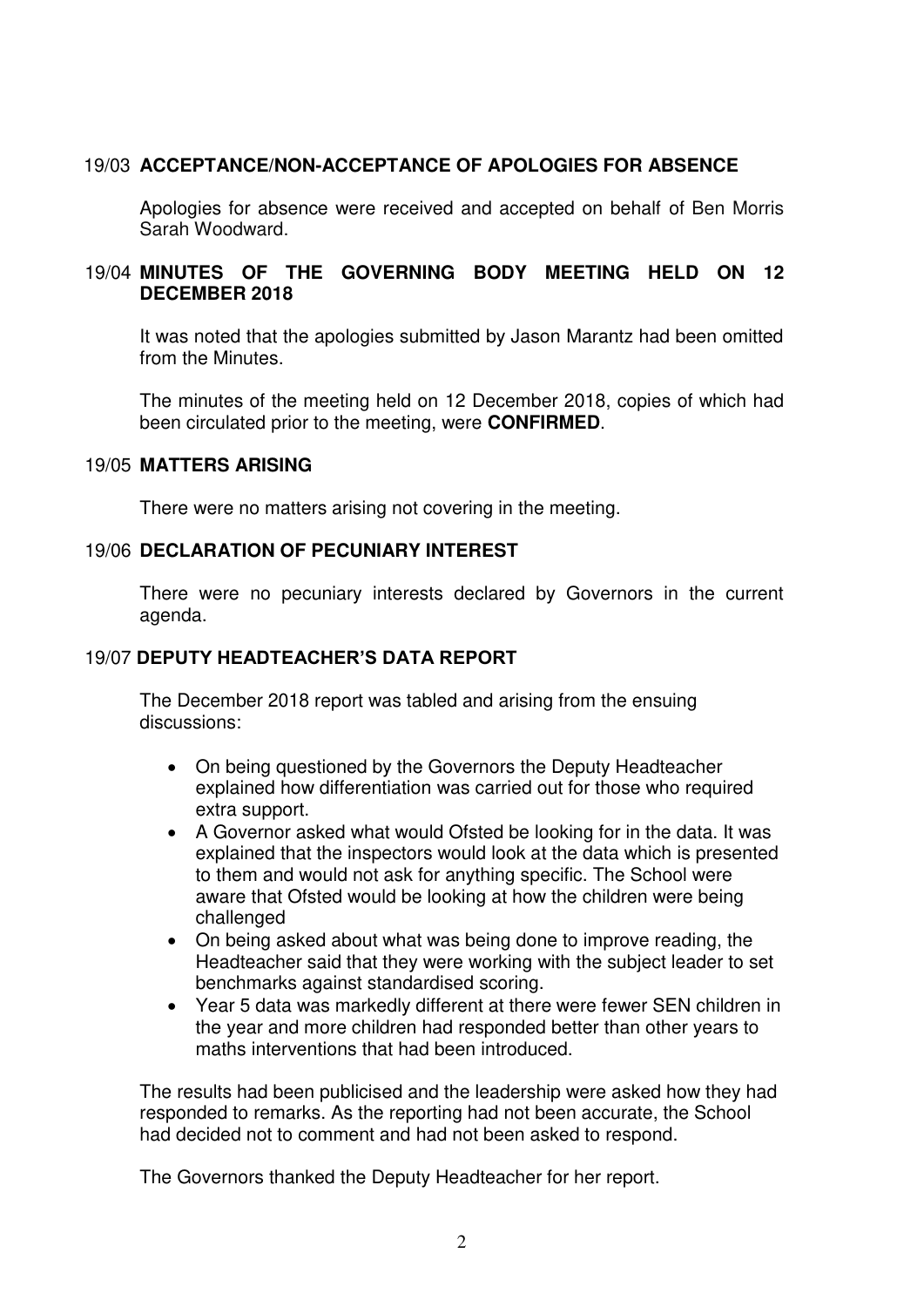## 19/08 **HEADTEACHER'S REPORT**

The Headteacher presented her verbal report to Governors:

#### Pupil numbers

• There would be 209 children in the School following a child leaving in the coming weeks.

#### **Attendance**

 The attendance rate was at 96.2% which was above national average and satisfactory and the Headteacher explained the reasons for why it was not as high as their target due to acceptable reasons.

## Teaching and Learning

- The teaching had been observed to be consistently good and the Headteacher provided an account of how the teaching had been monitored.
- Moriah would be doing moderation as part of the MAT's system of schools supporting each other and went on to describe what they would be looking at.

#### Behaviour, welfare and safety

- Behaviour was satisfactory overall but there were pockets of children who needed to be encouraged to engage in a positive way and the schemes in place were showing encouraging results. There followed a brief discussion about how their behaviour might impact other children but the Headteacher was confident that all the children's needs were being met.
- There was a Healthy Mind, Healthy Body week planned which boosted the children's welfare programme. The School were also working with families to advise about how to help their children with social media issues among other activities aimed at supporting children with mental health and wellbeing.
- Staff welfare was being addressed by someone coming in to talk to them about how to look after themselves.
- The Headteacher described the online system which records all safeguarding issues which was working effectively. The Headteacher had walked round with the Facilities manager and although the School was secure and safe, there issues with the heating system which did not work consistently throughout the building.

#### Leadership and Management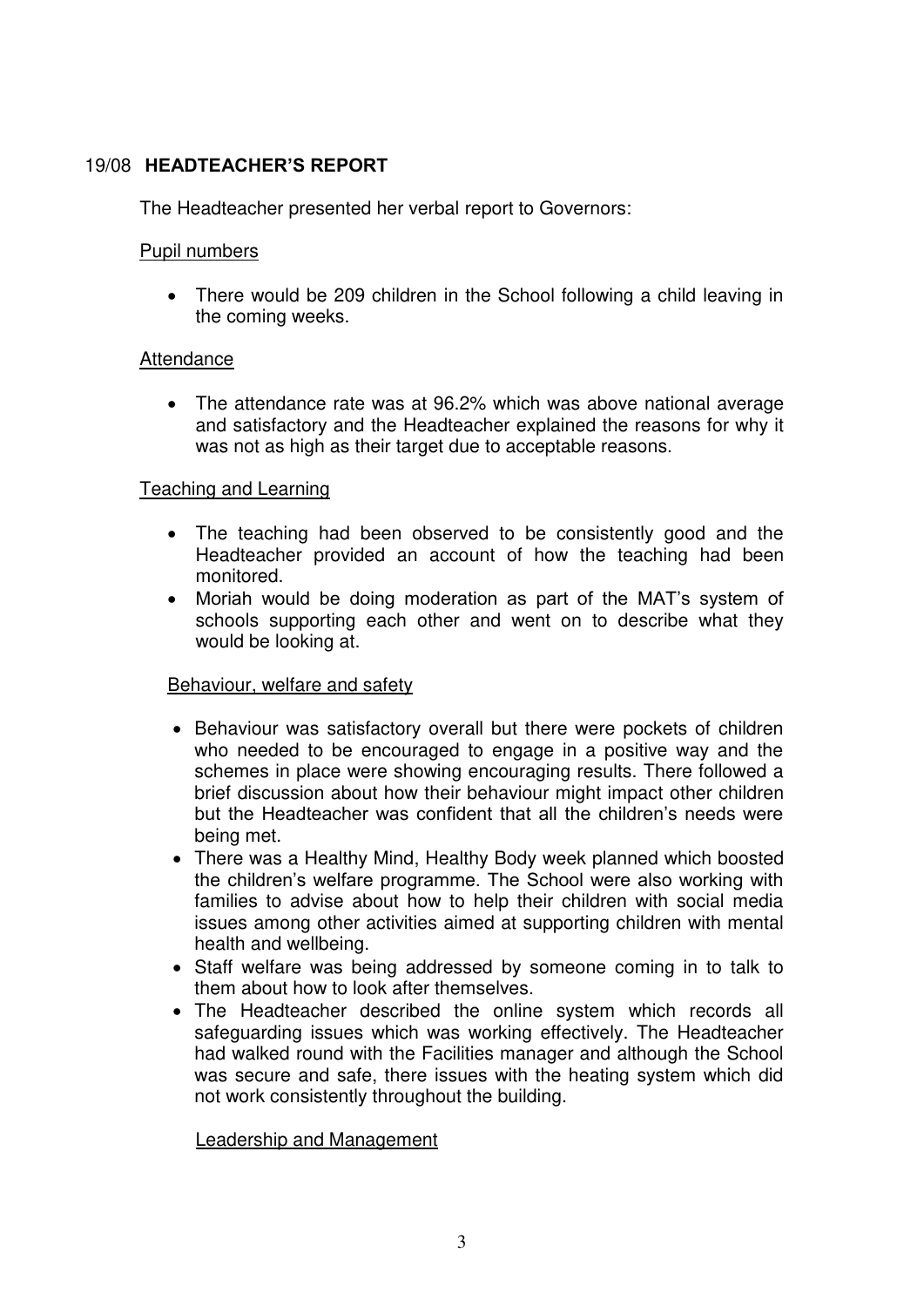There was an update on staff movement and the training they had been receiving. The School was in good shape for staffing in September.

## GDPR

 There had been an audit and an action plan to rectify the minor issues found, had been created.

#### Moriah placement

- The Headteacher continued to go to the school twice a week and the Headteacher remarked that there were cultural differences between the schools she had to negotiate but was finding it manageable.
- The deputy heads were asked if they were coping with the situation and the Governors were assured that there had not been any unresolved problems to date. The Chairman asked them to speak to the Governors at any time if there were any issues with the arrangement.
- The Headteacher noted that she had asked the MAT executives for a formal letter stating the terms and timeline of her working between the two schools as well as a review of her work at Moriah.
- It was noted that there reciprocal arrangements for all three schools to provide mentorship opportunities which were of benefit to the schools.

The Governors thanked the Headteacher for her report.

#### 19/09 **CHAIR'S REPORT ON GOVERNING BODY ORGANISATION**

 The Chairman tabled the list of proposed members of the Governing Body of the MAT.

 Some of the main points regarding movements on the Board were highlighted. The Governors were asked to submit any suggestions for non-parent governors to the Chairman.

 The Governors joined the Chairman in thanking Jason Marantz for his hard work and commitment to the School as a previous Chairman and for steering the School through the MAT process.

 The Governors also joined the Chairman in acknowledging and appreciating the efforts and dedication of Leonard Klahr who had resigned from the Board.

## 19/10 **JCAT UPDATE**